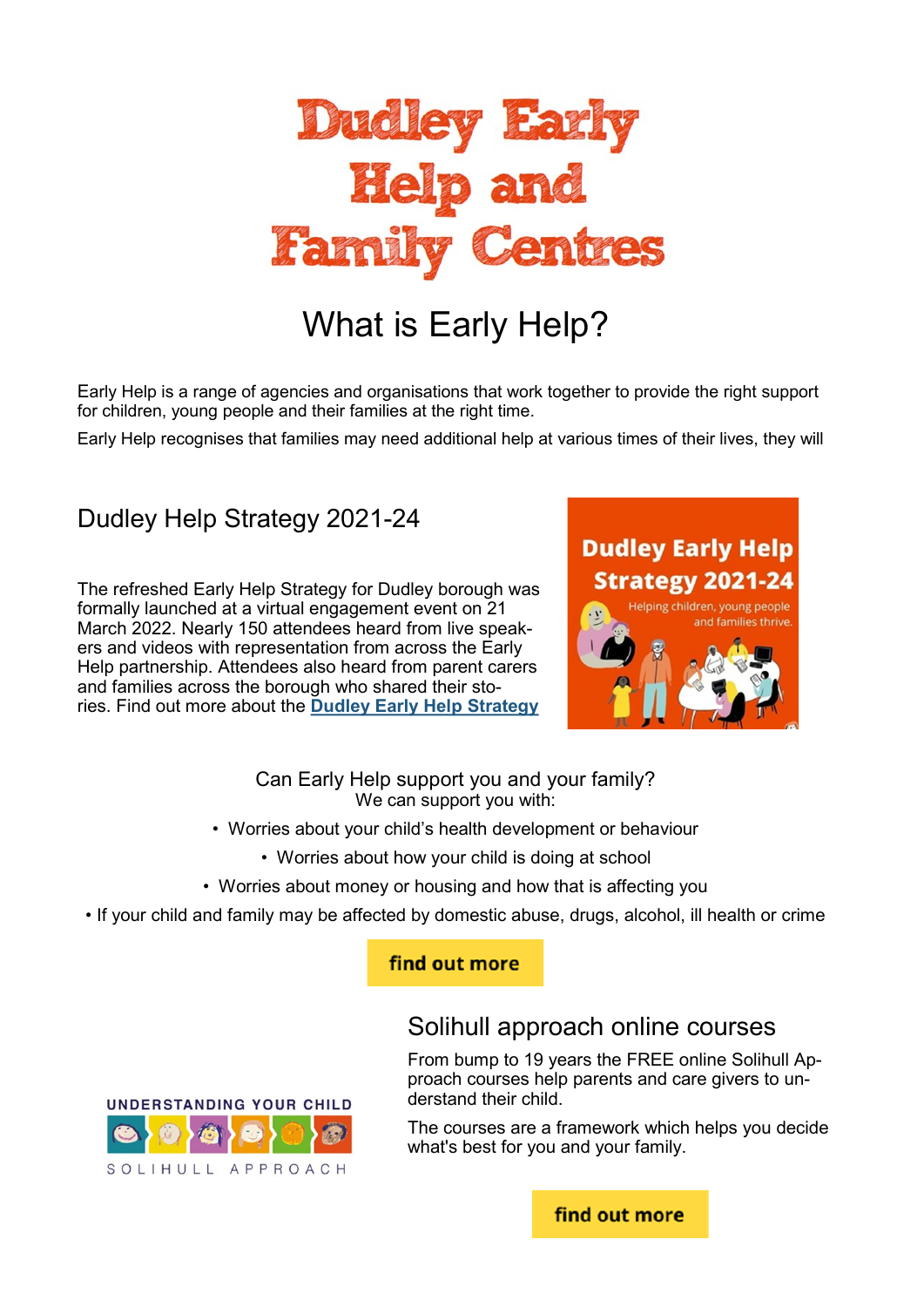# Triple P online parenting programme

Dudley parents/carers with children aged up to 16 years, can access a free online parenting programme which includes a new module with tips and strategies to help while we're staying at home more.





#### NEW - Triple P FEARLESS

This is a programme for parents of children aged 6-14 years old who are experiencing significant anxiety difficulties which affects their everyday life.

Parents and carers will be able to easily access this online and work through the programme independently, attend face to face or Microsoft Teams sessions, please email [parenting@dudley.gov.uk](mailto:parenting@dudley.gov.uk) for more information.

#### Triple P TRANSITIONS

This programme is for parents who have divorced or separated and are experiencing difficulties that they are worried will affect their children. It offers stress relief, support and practical ways to adapt to a new way of life



making a difference to the lives of people with severe learning disabilities

### Challenging Behaviour Foundation

As part of the Getting It Right project the Challenging Behaviour Foundation are organising virtual family carer focus groups and a stakeholder engagement event in the Black Country.

#### Family Carer Focus Groups

The aim of the focus groups is to bring together families supporting a child or young person with learning disabilities to hear their views on current and possible future support and services in the Black Country on **11th May 10am-2.30pm** - for families supporting a relative with a learning disability aged 0-18



### Stakeholder Engagement Event

The aim of this is to share our project findings, allow family carers, professionals and third sector organisations to share their views on existing support and services in the Black Country, discuss ideas and hopes for the future, and develop actions to improve local support.

find out more